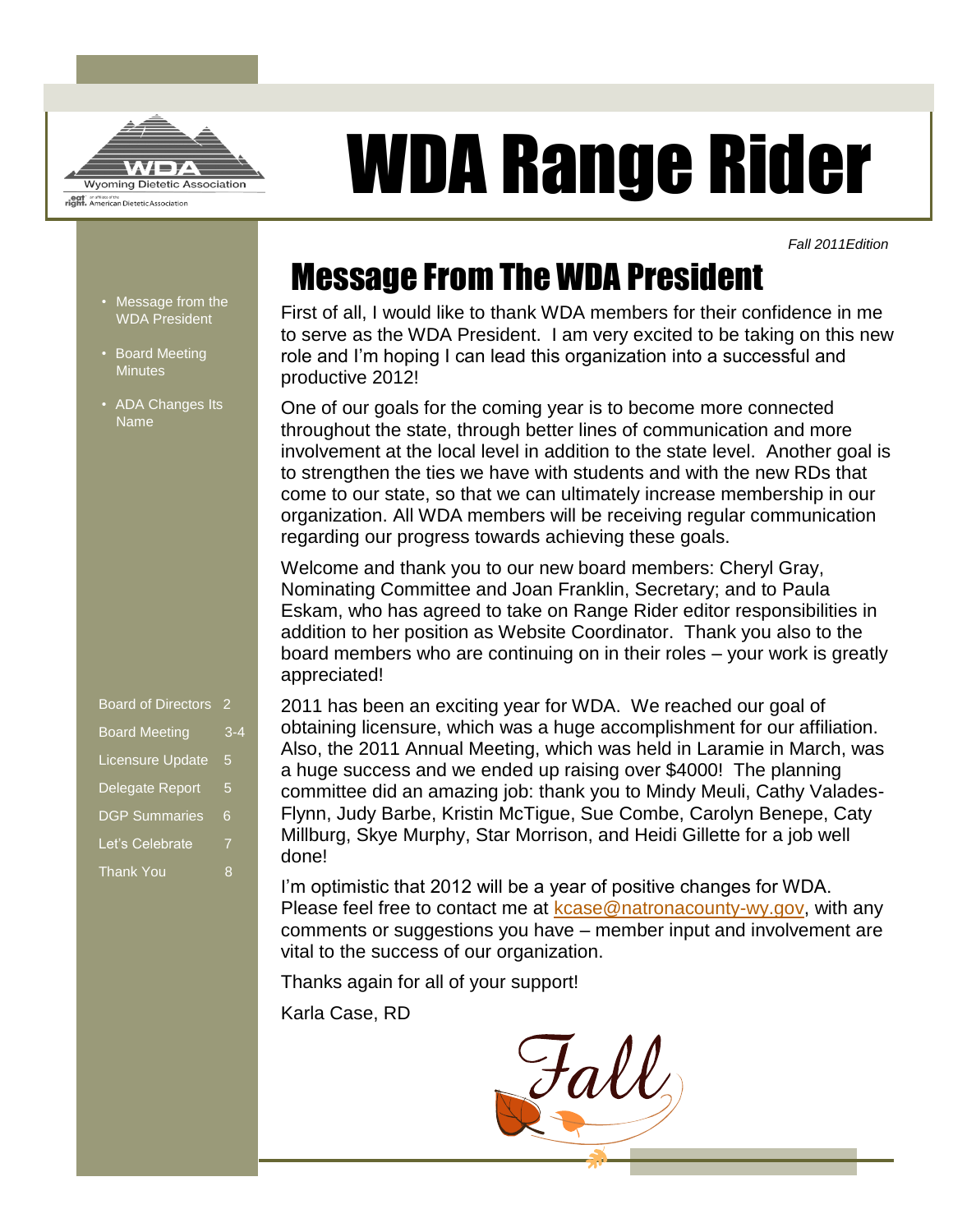### WDA Board of Directors

**2011-2012 WDA Board of Directors** Karla Case, President, [kcase@natronacounty-wy.gov](mailto:kcase@natronacounty-wy.gov) **Heidi Gillette,** Past President, [heidi.gillette@ccmh.net](mailto:heidi.gillette@ccmh.net) **Mindy Meuli,** Treasurer and Licensure Board, [mmeuli1@uwyo.edu](mailto:mmeuli1@uwyo.edu) Joan Franklin, Secretary, [joan.franklin@wyo.gov](mailto:joan.franklin@wyo.gov) **Jean McLean**, Delegate, [jeamclean@gmail.com](mailto:jeamclean@gmail.com) **Chris Douglas,** Council on Professional Issues, [chris.douglas@wyo.gov](mailto:chris.douglas@wyo.gov) **Debbie Collins,** Nominating Committee Chair, [debbie.collins@bannerhealth.com](mailto:debbie.collins@bannerhealth.com) Barb Buyske, Nominating Committee, [barbara.buyske@wyo.gov](mailto:barbara.buyske@wyo.gov) **Cheryl Gray,** Nominating Committee, [cherylgray\\_22@msn.com](mailto:cherylgray_22@msn.com) **Katie Stratton-Schulz,** Public Policy & State Policy Representative**,** [stratton\\_katie@hotmail.com](mailto:stratton_katie@hotmail.com) Star Morrison, Membership Chair, [star.morrison@wyo.gov](mailto:star.morrison@wyo.gov) **Leisann Paglia,** Media Representative and Licensure Board, [leisann.paglia@crmcwy.org](mailto:leisann.paglia@crmcwy.org) **Judy Barbe**, Media Representative, *jbarbe@westerndairyassociation.org* **Sue Combe**, ADA/WDA Fundraising Chair, [susan.combe@wyo.gov](mailto:susan.combe@wyo.gov) **Sharon Crispin, Awards Committee Chair, resc@fiberpipe.net Paula Eskam**, WDA Range Rider Editor and Website Coordinator, [paulae@bresnan.net](mailto:paulae@bresnan.net)

## ADA Changes Its Name

# **eat** Academy of Nutrition ht. and Dietetics

The American Dietetic Association is officially changing its name to the **Academy of Nutrition and Dietetics**.

The announcement was made Saturday, September 24, 2011 at ADA's Food & Nutrition Conference & Expo in San Diego, Calif. after a unanimous vote by the Board of Directors in August. The change will go into effect in January 2012.

The new name complements the focus of the organization to improve the nutritional well-being of the public, while communicating the academic expertise of our members and supporting our history as a food and science-based profession. The Academy of Nutrition and Dietetics quickly and accurately communicates our identity—who we are and what we do.

"The field of nutrition has changed over this century, and we're evolving to meet these needs," said registered dietitian and ADA President Sylvia Escott-Stump.

For more information about the name change go to [www.eatright.org](http://www.eatright.org/) member section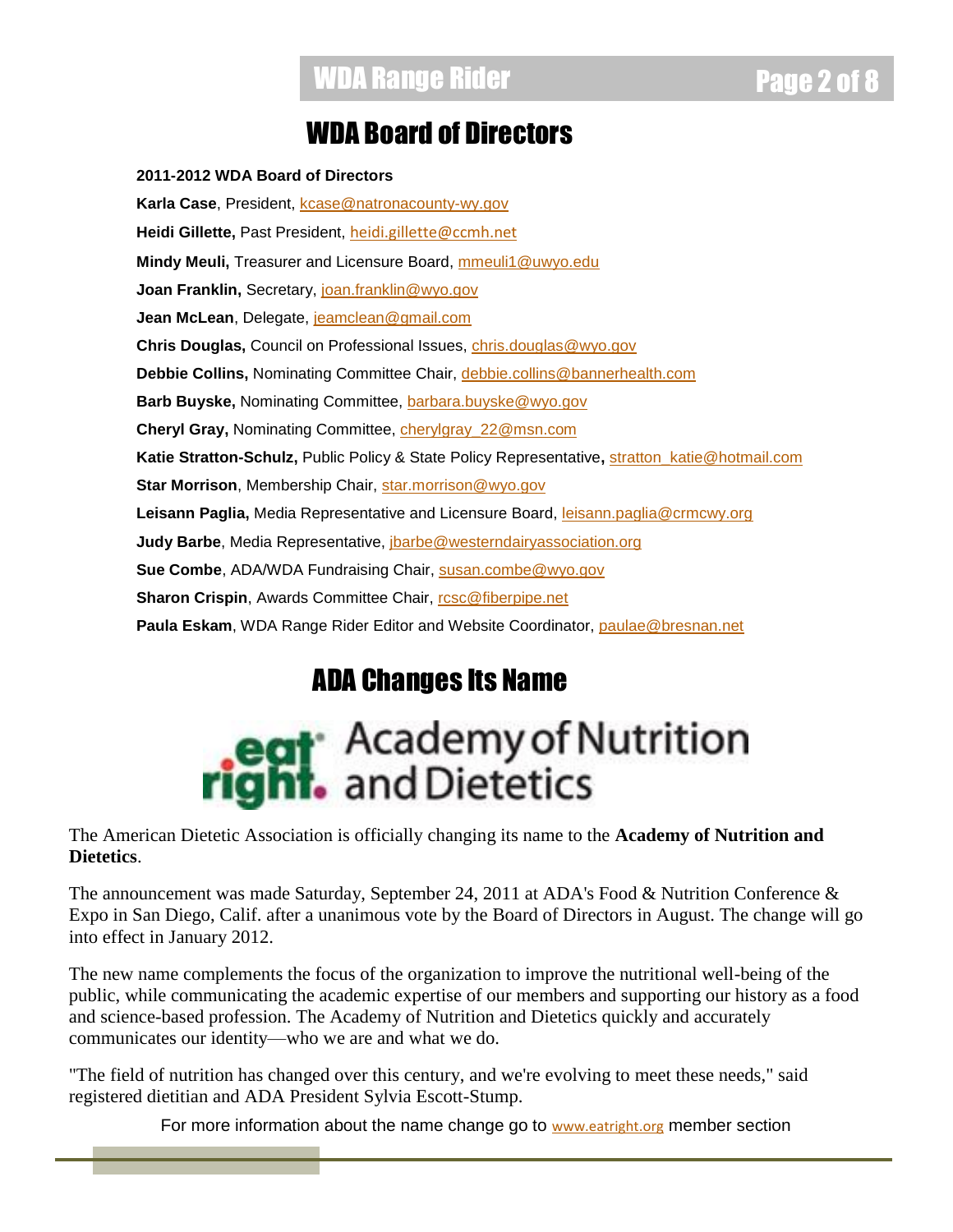## WDA Board Meeting Minutes

9-16-11 Cheyenne

Welcome – Karla Case

Meeting called to order at 1:08pm

**Attendance:** Paula Eskam, Heidi Gillette, Leisann Paglia, Sue Combe, Barb Buyske, Chris Douglas, Karla Case, Cheryl Gray; Jean McLean; Mindy Meuli

**Absent:** Judy Barbe; Debbie Collins; Jean McLean; Ann Hunter; Katie Stratton-Schulz; Star Morrison

### **Approval of Agenda**

Chris Douglas moved to approve the agenda; Sue Combe seconded the motion. Motion passed.

### **Approval of Past Minutes of 3-31-11.**

Corrections to past minutes: Under the section "approval of Past Minutes" change "Barb approved past minutes to, "Barb made a motion to approve past minutes."

With the above stated corrections, Sharon made a motion to approve the minutes dated 3-31-11 and Cheryl seconded the motion. Motion passed to approve the minutes.

### **Board Member Reports**

- **President's Report** *Karla Case*  $\bullet$ 
	- o Need to approve the Principles of Affiliation
- **President Elect** This position is vacant
- **Past President's Report** *Heidi Gillette*
	- o No report.
- **Secretary's Report** *Joan Franklin*
	- o All emails requesting forwarding to the membership were forwarded
- **Treasurer's Report** *Mindy Meuli*
	- o One CD was rolled over
	- o Checking balance \$9,238.77
	- o Savings \$6,177.16
- **Delegate's Report** *Jean McLean reported via email*
	- o The House of Delegates meeting will convene on Thursday, September 22, 2011, with Table Facilitator's Training at 4:00pm. Part one of the training via a "Go to Meeting" webinar was held this past Tuesday. The Mega Issues are:
		- **Licensure**
		- Future Connections Summit Final Report
		- **Interdisciplinary Teams**
	- $\circ$  Jean reports there has been a lot of interest from all states about the Licensure mega issue (including Wyoming) and the Interdisciplinary Teams issue. The pre-meeting dialogue was the busiest ever.
- **Public Policy Report** /**Licensure Committee** *Katie Stratton-Schulz*
	- o No report
- **Council on Professional Issues Report** *Chris Douglas*
	- o No report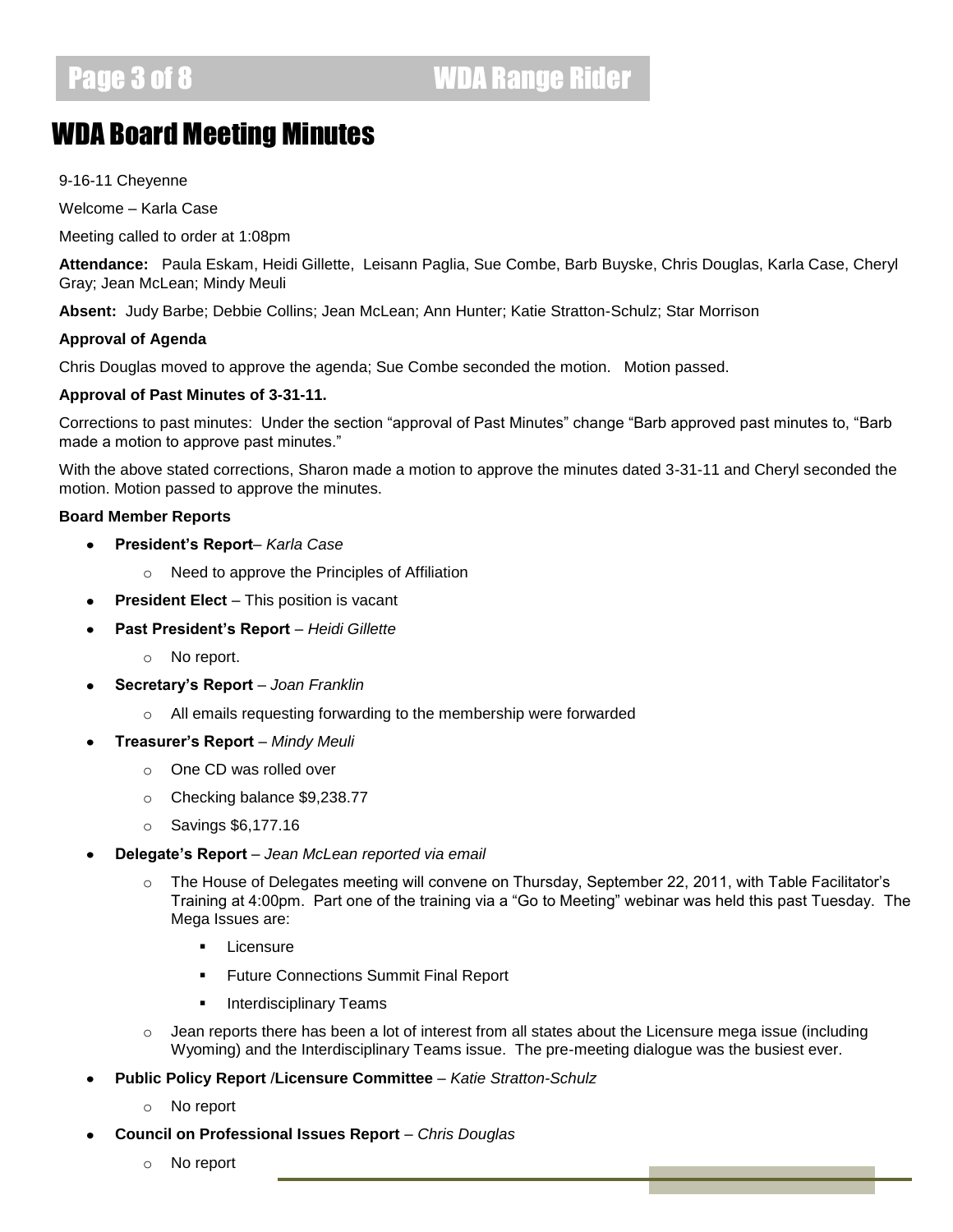### WDA Range Rider **Page 4 of 8 and 8 and 8 and 8 and 8 and 8 and 8 and 8 and 8 and 8 and 8 and 8 and 8 and 8 and 8 and 8 and 8 and 8 and 8 and 8 and 8 and 8 and 8 and 8 and 8 and 8 and 8 and 8 and 8 and 8 and 8 and 8 and 8 a**

### **WDA Board Meeting Minutes Continued…**

- **Awards Chair Report** *Sharon Crispin* 
	- $\circ$  Need to think about award winners and if anything needs to be different for this year.
- **ADA/WDA Fundraising Chair Report** *Sue Combe*
	- $\circ$  The annual meeting silent auction raised \$649.00 and raffle ticket sales totaled \$132.00.
- **Nominating Committee Chair Report** *Debbie Collins*
	- o Barb reported. Need to think about what positions are coming up for next year.
- **Media Report** *Judy Barbe and Leisann Paglia*
	- $\circ$  March is National Nutrition Month. What does the Board want to do? Please submit your ideas.
- **Range Rider** *Position is vacant*
- **Membership Report**-*Star Morrison*
	- o No report
- **Licensure Report**
	- $\circ$  Licensure Board members include Mindy, Leisann, and a community member from the Douglas area
	- $\circ$  Veronica is the coordinator for Licensure Boards and will facilitate the rules and regulation process
- **Old Business** 
	- o Bylaws may need to include licensure verbiage at some point
	- $\circ$  Current bylaws need to be revised to include the nominating committee as having a rotational component. Heidi has agreed to take on this task.
	- $\circ$  Strategic planning as a Board needs to be accomplished. Karla to obtain a copy of the last strategic plan written 2006-2010 and disseminate to all members for comment. Motion made by Leisann that the board will move forward with a strategic planning session that will be mandatory and will be held in person. Paula seconded the motion. Motion passed.
	- o The Strategic planning session will take place in Casper, in January, at the Extension office, and be combined with the next Board meeting. It was suggested Margaret Benson as a possible facilitator for the meeting.
- **New Business**
	- o Annual meeting and Conference: Motion made by Barb to have the WDA annual conference and board meeting during the Wyoming Department of Health Chronic Disease Conference in May of 2012. Leisann seconded the motion. Motion passed. Since the President-elect position is responsible for the Annual conference and the position is vacant, this seemed like a good alternative. There was discussion about having dinner or evening event, silent auction, and other events specifically for WDA members.
	- o Planning Committee: Karla will develop this committee and let the members know if they have been selected to serve.
	- o Ranger Rider vacancy: Paula volunteered to take it over. (Thank you Paula!)
	- $\circ$  Budget for 2011-2012 was reviewed. Line item changes made. Motion made by Leisann to accept the new budget as amended. Motion seconded by Sharon. Motion passed.
	- o Mindy will send a check for \$60 to ADA for the Foundation and budget another \$60 for next fiscal year.

Meeting adjourned at 3:00pm

Respectfully submitted Joan Franklin, Secretary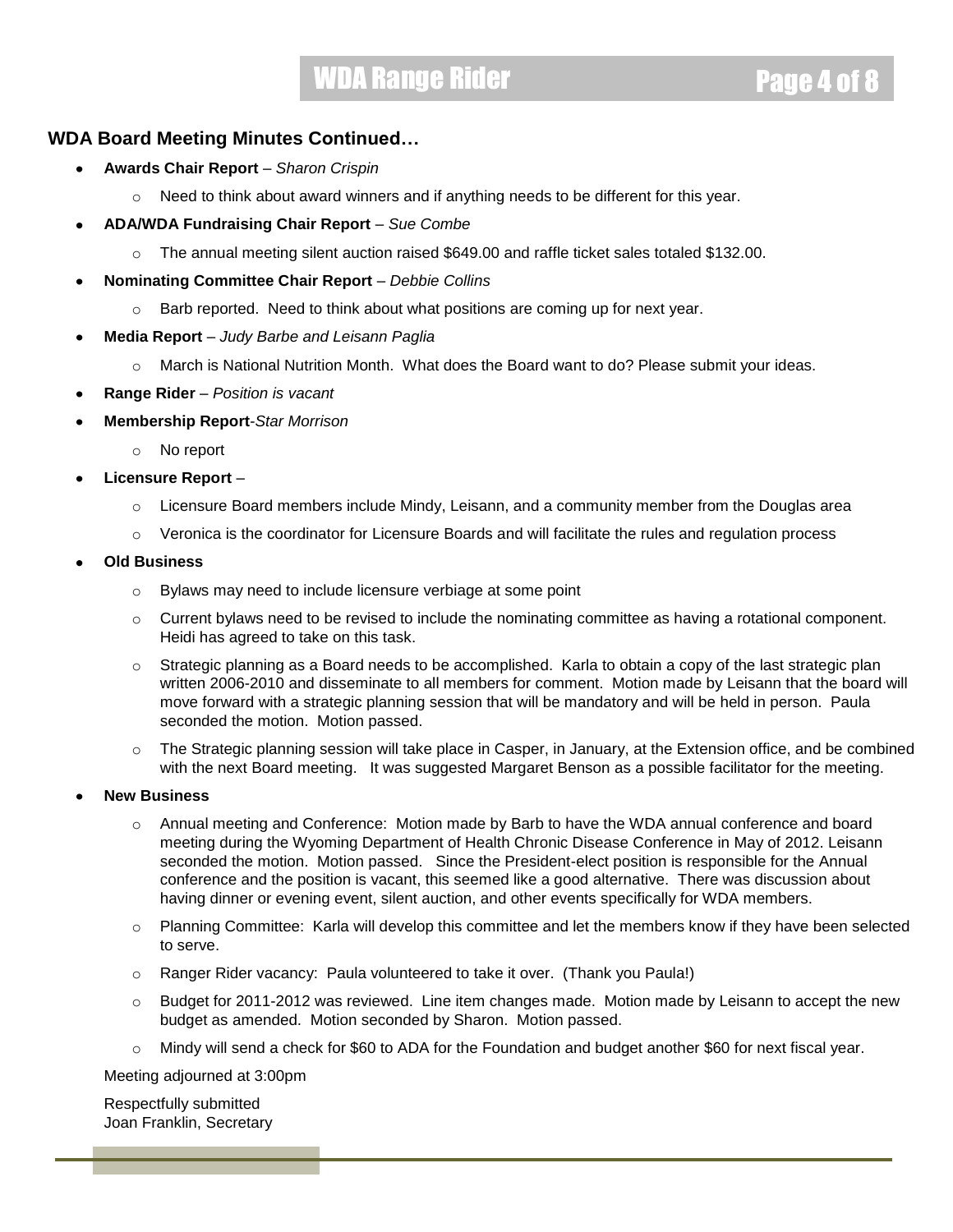### Licensure Update



Congratulations to Leisann Paglia and Mindy Meuli for being appointed by Governor Matt Mead to the Dietetics Licensing Board. Their first meeting will be October 25, 2011

The board shall regulate the practice of dietetics in the state by providing for the licensing and regulation of persons engaged in the practice of dietetics to ensure the safety of the public seeking nutritional advice.

More information coming soon!

## House of Delegates Report

Submitted by Jean Mclean, Delegate

The two mega issues discussed at this year's House of Delegates meeting held in San Diego on September 23 and 24, 2011 were related to (1) the need to develop an awareness of the value of licensure and its importance to the future of the profession and (2) the importance and value of having the RD participate on interdisciplinary teams.

Delegates began the study of licensure by identifying, benefits and barriers surrounding the licensure issue. In addition, delegates were tasked with identifying necessary resources to enhance the value of licensure for RDs and DTRs. The value of licensure was upheld by the House.

The second mega issue required House Delegates to identify strategic opportunities both inside and outside of the profession of dietetics for RDs/DTRs to operate in interdisciplinary teams and to determine what skills RDs/DTRs need to strengthen their skill set to initiate, lead and participate in interdisciplinary teams. RDs and DTRs are encouraged to participate on interdisciplinary teams.

The House members supported both mega issues for further action by the ADA Board of Directors. Next week the motions for action on each of these items will be up for a vote.

This was a good year to see some positive outcomes and actions by ADA on mega issues that I have been part of formulating during my tenure as your delegate:

- The associate (multidisciplinary) category for membership;
- Increased diversity in our profession;
- Increased advocacy efforts by ADA on behalf of the RD/DTR in health care reform;
- The development of federal definitions and regulations related to nutrition and medical nutrition therapy.

If you have any thoughts about issues you think should be studied by the House to enhance our profession, please contact me at [jeamclean@gmail.com](mailto:jeamclean@gmail.com) or at 406-475-9115.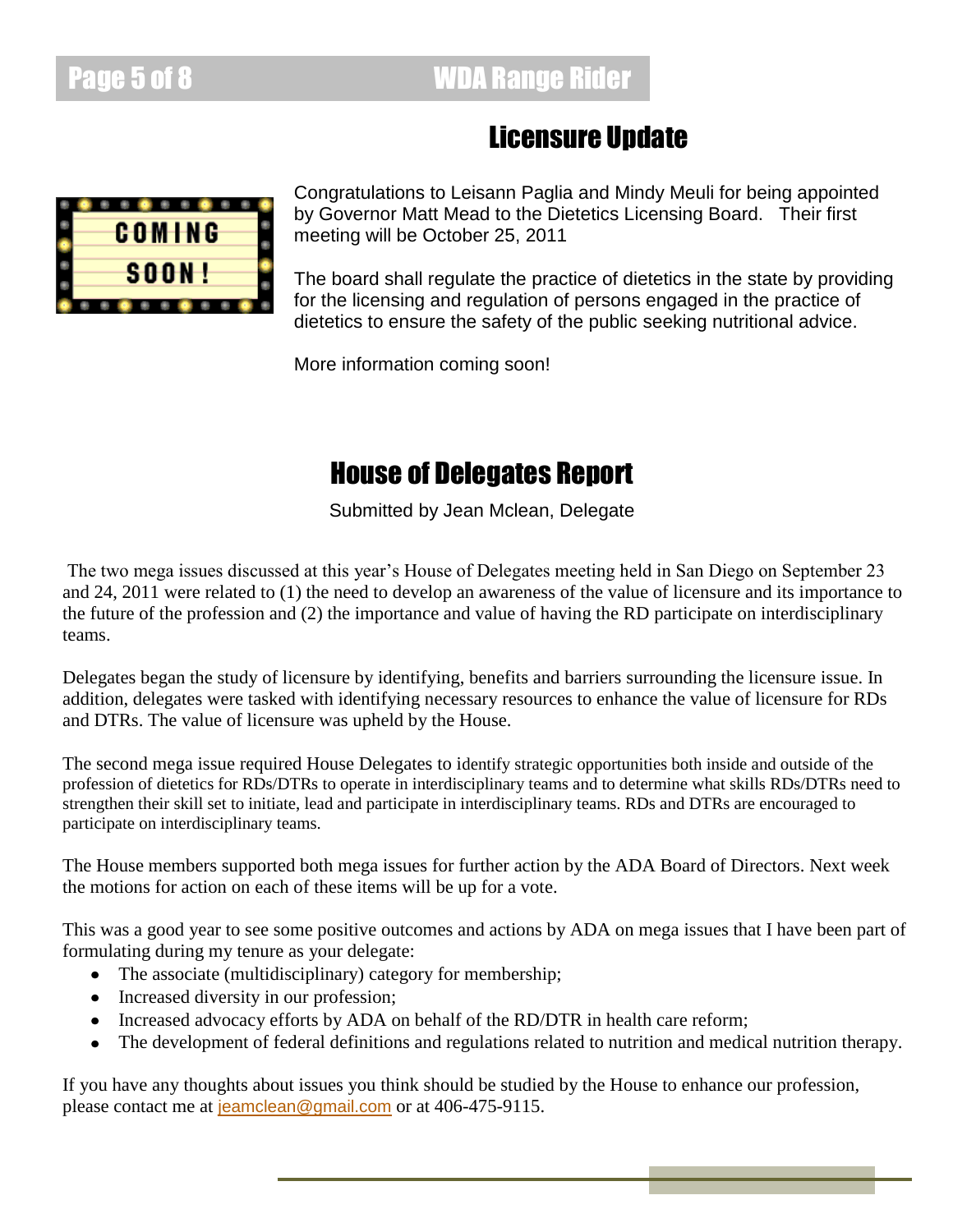# Dietary Practice Group Summaries

### **Submitted by Chris Douglas, RD, Chair of the WDA Council on Professional Issues**



Denise Andersen, MS, RD, LD, CLC in *Public Policy Workshop Recap* reported Congressional bi-partisan support for the Medical Foods Equity Act. From this Act, insurance would pay for medical foods for inborn errors of metabolism. She also noted that "the cost of a one day hospital stay roughly equals the cost of one year of Older Americans Act Nutrition program meals" and that RD's promote healthy aging which will enable people to stay independent longer.

Women's Health, A Dietetic Practice Group of the ADA, Volume III/IV, 2011



SCAN'S Pulse Spring 2011, Vol. 30, No. 2 Sports, Cardiovascular, and Wellness Nutrition A Dietetic Practice Group of ADA

Michelle Barrack, PhD in *Low Energy Availability: Recognizing and Addressing an Intentional Versus Inadvertent Energy Deficit* reminds us that bone health may decrease due to chronic low energy availability before the menstrual cycle is disturbed. A few energy-dense foods that can be supplemented are "trail mix, smoothies, dried fruit, nut butters, yogurt with granola, cheese, oil, or avocado".

PNPG Building Block for Life Pediatric Nutrition A Dietetic Practice Group of the ADA Volume 34, Number 4 Fall 2011

Christina J. Valentine MD, MS, RD, Assistant Professor, OSU, Neonatologist, Medical Director, Neonatal Nutrition and Lactation Program Nation wide Children's Hospital, Columbus, OH in *Optimizing Human Milk Fortification for the Preterm Infant*  reports "Feeding human milk to preterm infants reduces the risk of necrotizing enterocolitis and shortens length of the hospital stay".

Samia Hamdan, MPH, RD, Nutritionist USDA FNS, Midwest Region in *A look at National School Nutrition Initiatives* encourages dietitians to get involved in improving school lunches through: participating in the school's Local Wellness Policy, Fuel Up to Play 60, HealthierUS School Challenge, or Energy Balance 4 Kids; providing classroom nutrition education sessions; share information on Team Nutrition, Let's Move!, and Kids Eat Right through social media and share this information with other professionals; visiting USDA FNS websites; and providing input on Healthy, Hunger-Free Kids Act at [www.federalregister.gov](http://www.federalregister.gov/) .

Building Block for Life is a quarterly, peer-reviewed, publication available to PNPG members only. Currently, PNPG is not offering individual non-member subscriptions to this newsletter; and previous issues are not available for purchase.

We encourage you to join PNPG--we offer many member benefits and our DPG membership fee is only \$25 (in addition to annual ADA dues). For more information about PNPG member benefits, visit: <http://www.pnpg.org/members>

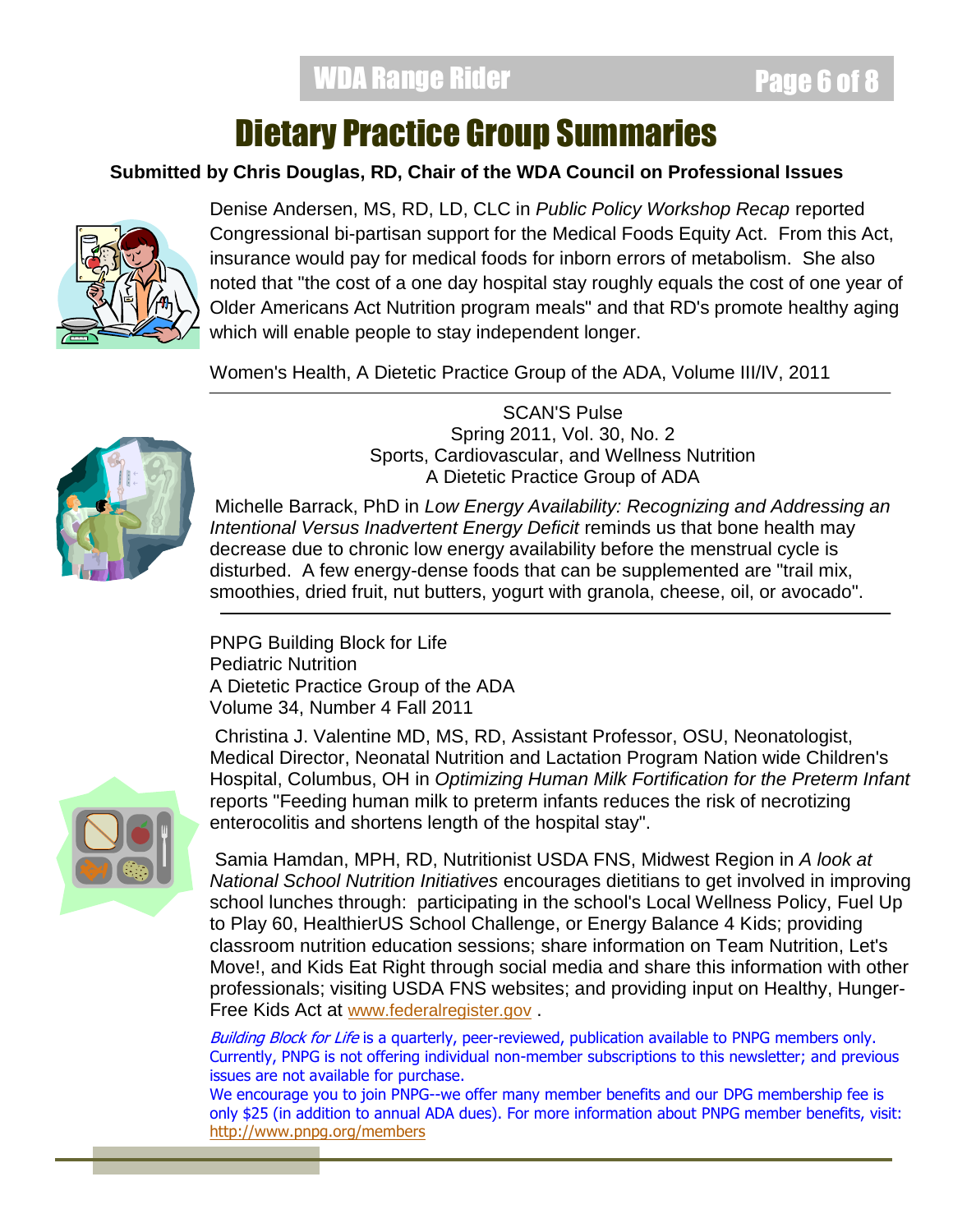# Let's Celebrate….

Congratulations!

Mindy Meuli, MS, RD

Preceptor for University of Northern Colorado Distance Program, Greeley, Dietetic Internship

Congratulation to Mindy for being chosen by ADA Area 1 as an Outstanding Dietetic Educator. She received the Wyoming 2011 Outstanding Dietetic Educator Award at the WDA Annual Meeting. She was then chosen by the Area 1 selection committee and her name appeared in the September ADA Journal as receiving an ADA Outstanding Educator Award.

*"You represented Wyoming well and a well-deserved honor". Sharon Crispin*

The Outstanding Dietetics Educator Award recognizes the teaching, mentoring, and leadership activities of faculty and preceptors in dietetics education programs that are accredited by the Commission on Accreditation for Dietetics Education. The selection of awardees is determined by the Dietetic Educators of Practitioners Practice Group.

Other awards presented at the WDA Annual Meeting were

- **Beth Kamber,** 2011 Outstanding Dietitian of the Year
- **Karla Case,** 2011 Emerging Dietetic Leader
- **Skye Murphy,** 2011 Outstanding Dietetic Student

**Congratulation also to those individuals!**

Congratulations to Jamie Wilder, RD One of Wyoming's newest Registered Dietitians! She is a former Ivinson Memorial Hospital Dietetic Intern. We are proud of you! Beth and Paula

Let's Celebrate WDA Members Accomplishments. Send acknowledgements of recent awards, registrations, Certifications, job promotions etc. to the WDA Range Rider [paulae@bresnan.net](mailto:paulae@bresnan.net)